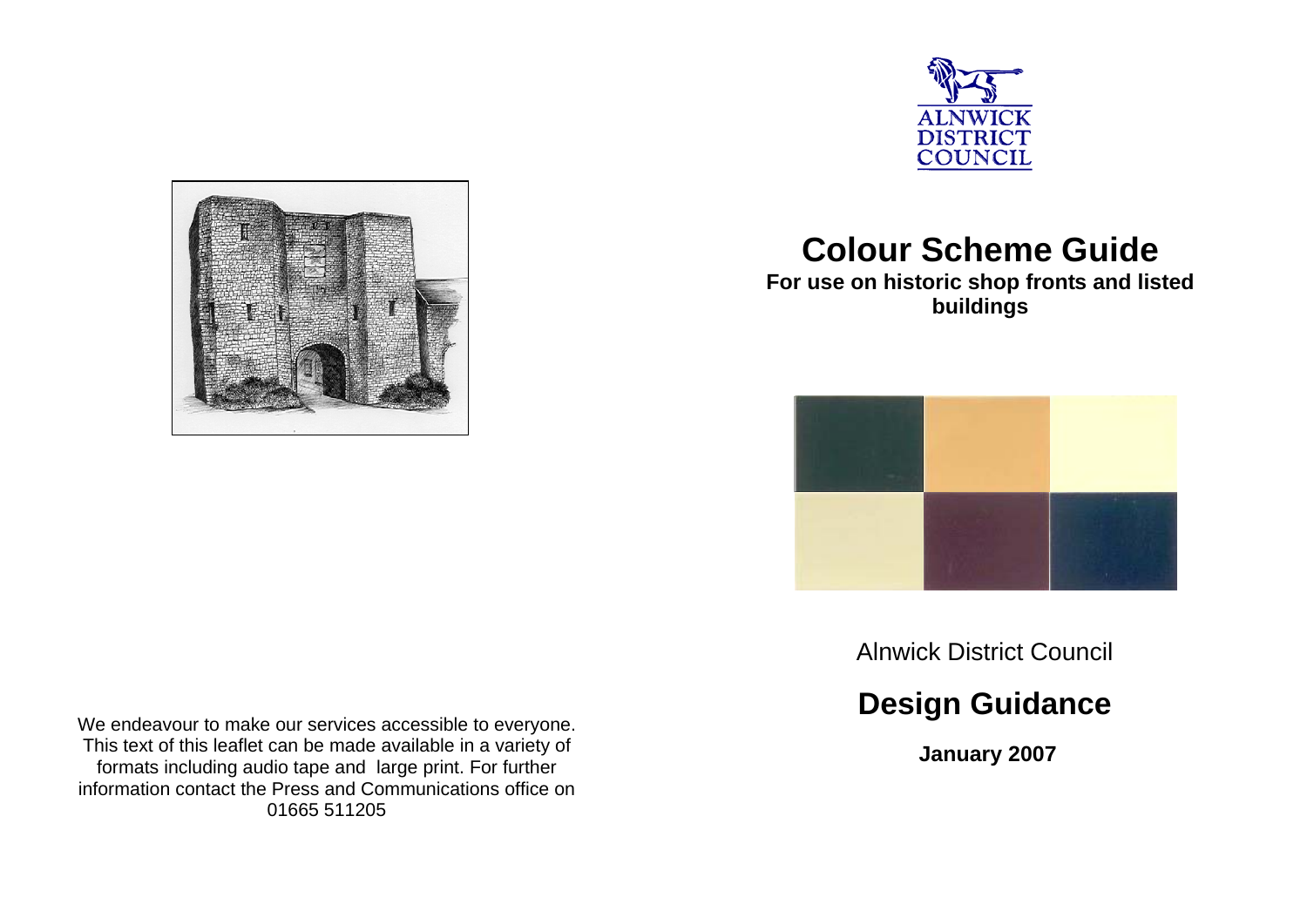#### **Further Information**

## **English Heritage (North East Office)**

Bessie Surtees House 41-44 Sandhill Newcastle Upon Tyne NE1 3JF Tel 0191 269 1200 Fax 0191 261 1130

#### **Society for the Protection of Ancient Monuments**

37 Spital Square London E1 6DY Telephone: 020 7377 1644 E-mail: info@spab.org.uk Internet: www.spab.org.uk

## **The Georgian Group**

6 FitzroyTelephone: London W1P 6DN Telephone: 020 7387 1720

### **The Victorian Society**

1 Priory Gardens Bedford Park London W4 1TT Telephone: 020 8994 1019

### **The Twentieth Century Society**

70 Cowcross Street London EC1M 6EJ Telephone: 020 7250 3857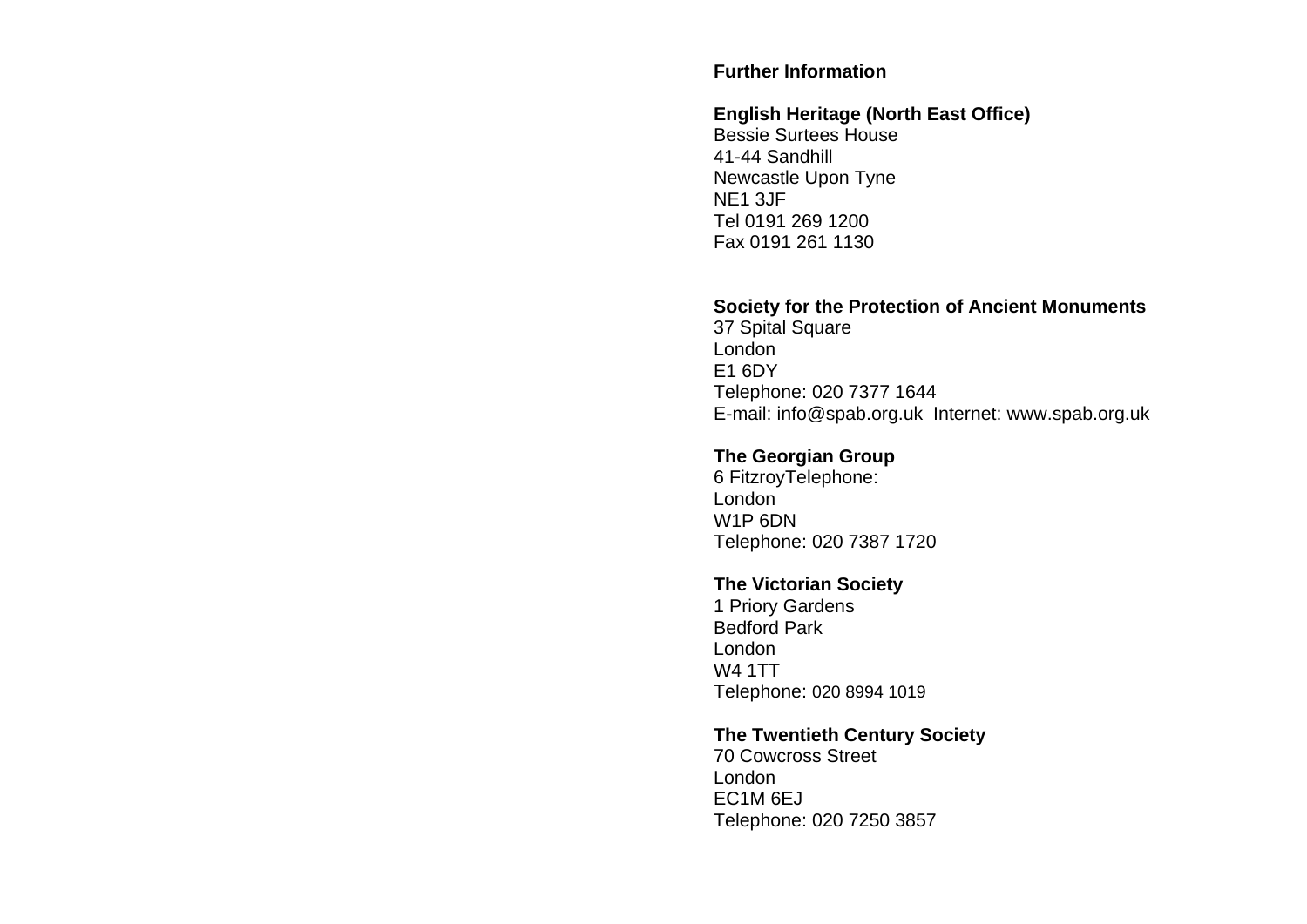### **Contacts**

The Council's Conservation Officer is available to discuss any issues and concerns you may have over colour scheme guide lines.

Tel: 01665 511310 Web: www.alnwick.gov.uk E-Mail: planning@alnwick.gov.uk Fax 01665 603312

Alnwick District Council Planning and Building Control Unit Allerburn House Alnwick Northumberland NE66 1YY

# **Status of this Design Guide**

The purpose of this Design Guide is to inform designers, contractors and building owners of a range of British Standard paint colours that are likely to be considered suitable, in particular, for use on historic buildings, and to suggest a 'formula' for arriving at a colour scheme that will complement and enhance historic buildings.

The owner of a listed building is required under the existing legislation to obtain Listed Building Consent from Alnwick District Council before carrying out any alterations to the building that could affect its special architectural or historic character. In terms of exterior colour, the need for consent centres on the extent to which the painting or repainting affects the character of the building. For example, repainting white window frames in cream or off-white would probably not need consent, whereas painting white frames bright scarlet would need consent (and would probably not get it!). It is very unlikely that painting alone would ever need planning permission.

Under the terms of the current General Development Order, owners of non-listed buildings (including those within conservation areas) are exempt from the need to apply for permission to change the existing colour schemes of their properties. However, it is to be hoped that they too, will find this guide helpful in selecting colours that will be attractive and in harmony with their surroundings.

This guide has been prepared with the assistance of Alnwick Civic Society, and in consultation with interested parties and the wider community. It is the intention to republish the guidance as a supplementary planning document as part of the council's Local Development Framework in due course.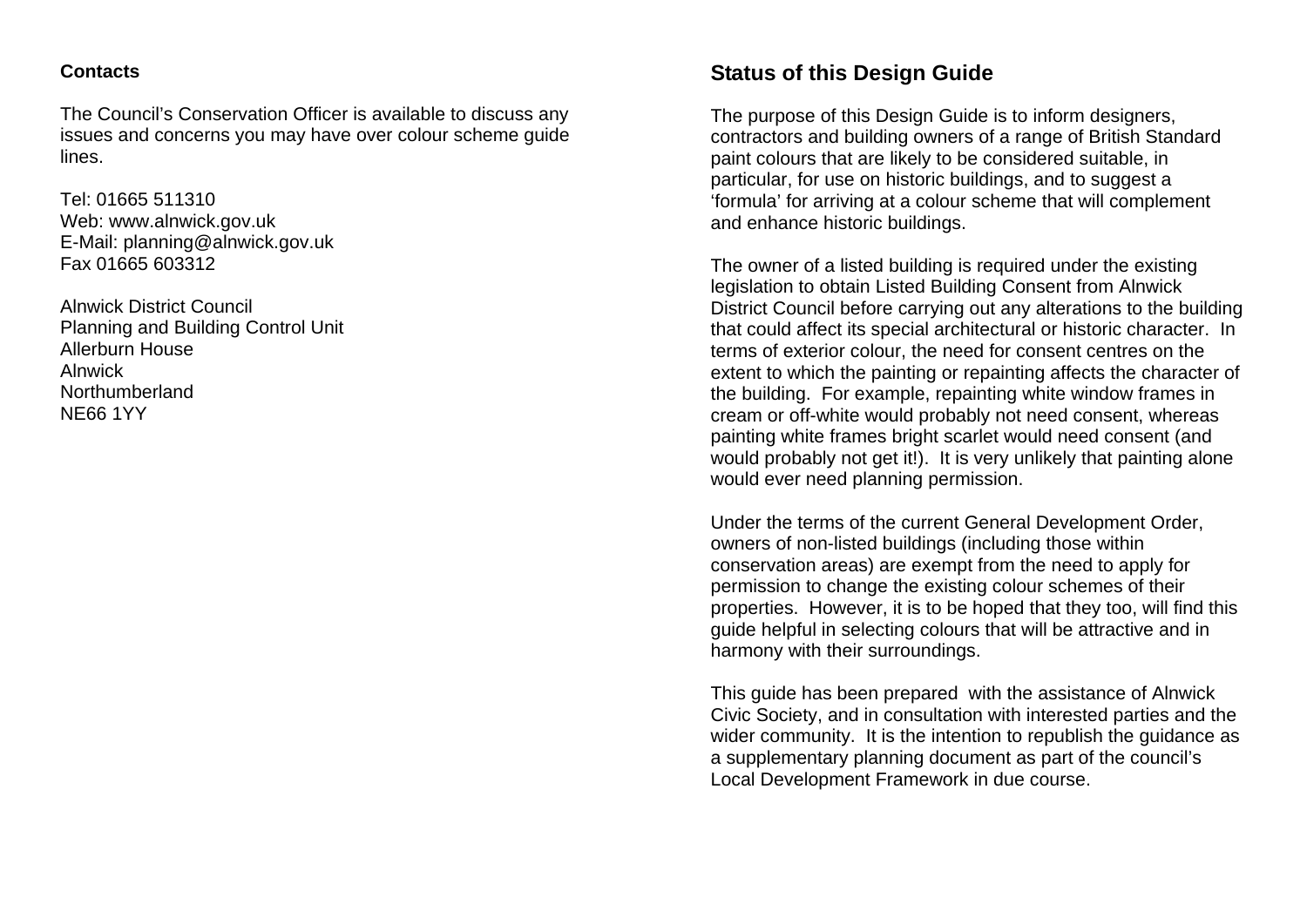## **Introduction**

An important element in the creation of a sensitive restoration is the authenticity of the colour scheme used. The Civic Society's Design Guide for shop fronts, adopted in 1995 by the District Council, stated only that "the colour scheme for a shop front should be dignified and harmonious", yet refrained from offering specific advice on colours that should be used or avoided.

Recent research on samples of original paintwork has led to a clearer understanding of the colours applied in the Georgian (including Regency) and Victorian periods, to which many of the buildings in Alnwick District belong. This makes it possible to now offer suggestions on colour; not only for shop fronts but also for paintwork on other types of building.

It is recognised that the choice of colour is a personal and, sometimes, difficult matter, but, without paying due regard to the architectural design and details it is possible to destroy the value of the underlying design with an insensitive colour scheme.

# **Basic Principles**

## **Building Aspect**

A north-facing building façade or feature presents the opportunity to use lively colours. A south-facing façade requires the use of more restrained colours.

### **Use of more than one colour in a scheme**

The use of a single colour on the whole of a façade reduces and sometimes even eliminates the value of the design and detailing. Two or more sympathetic but contrasting colours should be used to highlight at least some of the architectural features.

### **Recommended procedure in obtaining consent for a change of colour scheme for the exterior of a listed building.**

The owner or his advisers should use this Design Guide to select a colour scheme, or, alternatively, as the guide is not intended to cover all possible combinations, may use the principles laid out in the guide to select colours not specifically named here.

The initial proposals should then be discussed with the relevant officer at Alnwick District Council Development Control Department, who will take a view as to whether or not the proposal will require Listed Building Consent. It will be expected that the choice of colour scheme will correspond with the principles outlined in the Design Guide, and will complement the colour schemes of neighbouring properties.

If it is considered that the chosen colour scheme is inappropriate, the officer will be pleased to offer advice on alternatives. If the officer's opinion is favourable, the application for Listed Building Consent may then be made in the knowledge that the proposal is likely to be the subject of a positive recommendation to the Council by the officer concerned.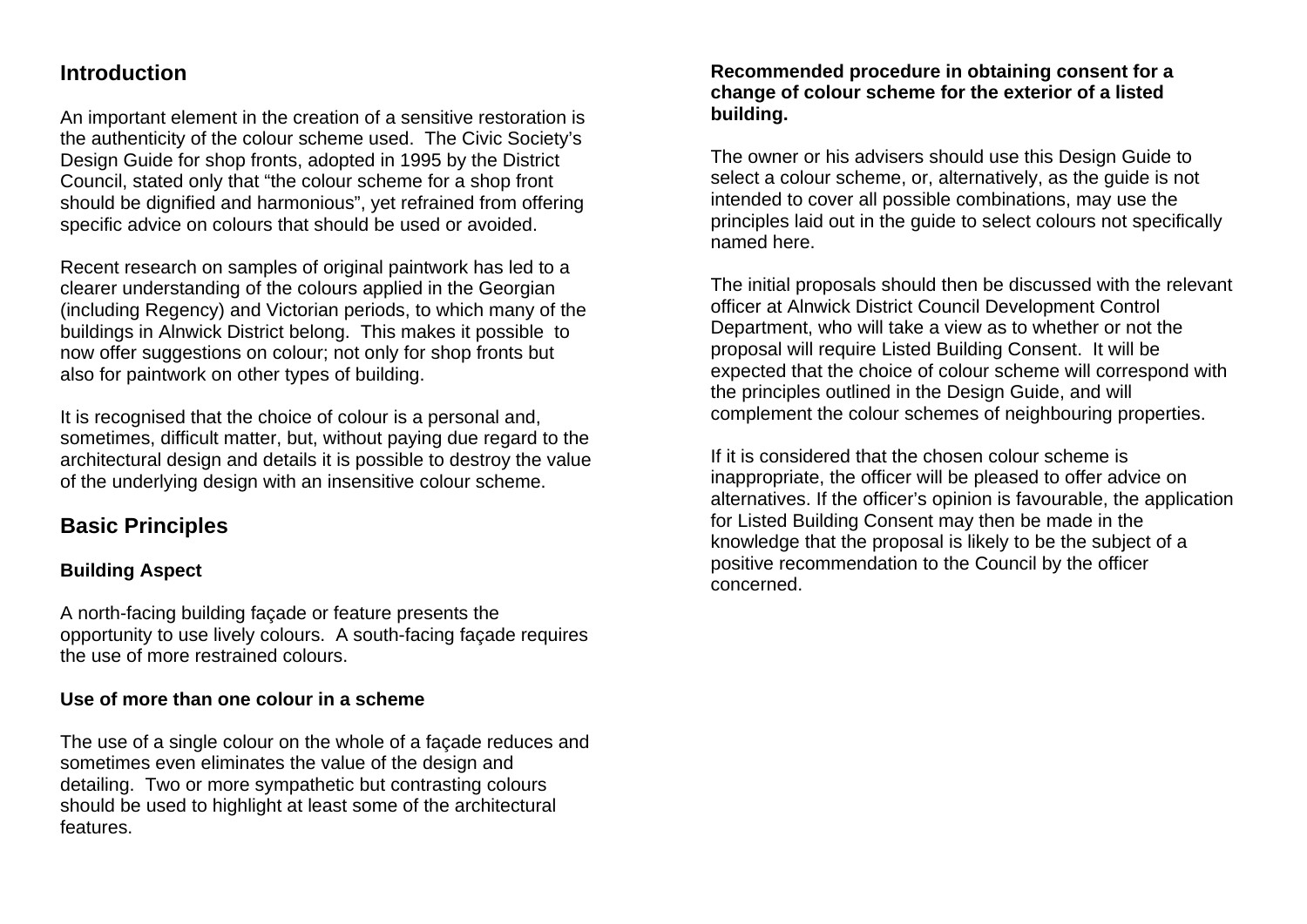| Column 1                | Column <sub>2</sub>     |  |
|-------------------------|-------------------------|--|
| Blue/grey (BS:18-C-35)  | Dark blue (BS:18-C-39)  |  |
| Green/blue (BS:16-C-37) | Dark green (BS:16-D-45) |  |
| Grey/green (BS:12-B-21) | Dark green (BS:12-C-39) |  |
| Brown (BS:08-C-39)      | Dark Brown (BS:08-B-29) |  |
| Red (BS:04-D-44)        | Darker red (BS:04-D-45) |  |

Note that; in the case of a comparatively recent building in modern materials and within a conservation area, a different approach to the style and colour of signage may be acceptable. This would be applicable where there was no traditional shop front, however it would be advisable to make sure signs meet the standards of the buildings in the surrounding area.

Once the fascia colours have been selected, the remaining shop front features – the cornice, architrave, pilasters, plinths, transoms, mullions and the stall-risers – should be painted in sympathy with them.

The table above shows, in column 1, a range of suitable 'main' colours with, in each case, in column 2, a corresponding colour suitable for the subsidiary part of the feature. For instance, in the case of pilasters, which usually have flat panels and moulded surrounding frames, the colour for the panels would be selected from column 1, while the moulded surrounds would be painted in the corresponding colour from column 2. The use of too many different pairs of colours should be avoided, and all pairs of colours in any one shop front should be selected from the same 'family' group (indicated by the first two digits in the BS number).

# **Choice of Colours**

## **Windows and doors**

Evidence from photographs taken in the mid to late 1880s shows that the Victorian's had no consistency in their choice of window frame colour, although there is an indication that from the 1880s onwards white became the favoured colour reflecting the Queen Anne style. It is possible that owners may have preferred white because this colour minimised the light loss caused by glazing bars.



Good Example of an Original Window

A wider range of colours was used in Georgian and Victorian times, particularly for windows. Pure white can look very stark against the natural stonework of many building walls. It is therefore suggested that warmer, more complementary colours should be considered, for example, off-white (BS:10-B-15) or stone (BS:10-B-17).



Off White & Stone

Doors, perform an important social function, and announce the entrance to a building. They may be painted with a colour such as dark purple (BS:02-C-40), dark brown (BS:08-B-29), dark green (BS:14-C-40) or dark blue (BS:20-C-40).



Dark Purple, Dark Brown, Dark Green and Dark Blue (L-R)

## **Rendered Wall Panels**

The council's design guide for stonework repair makes it clear that the rendering of a good stone wall is to be avoided. In most cases, the rendering cracks and peels and if cement has been